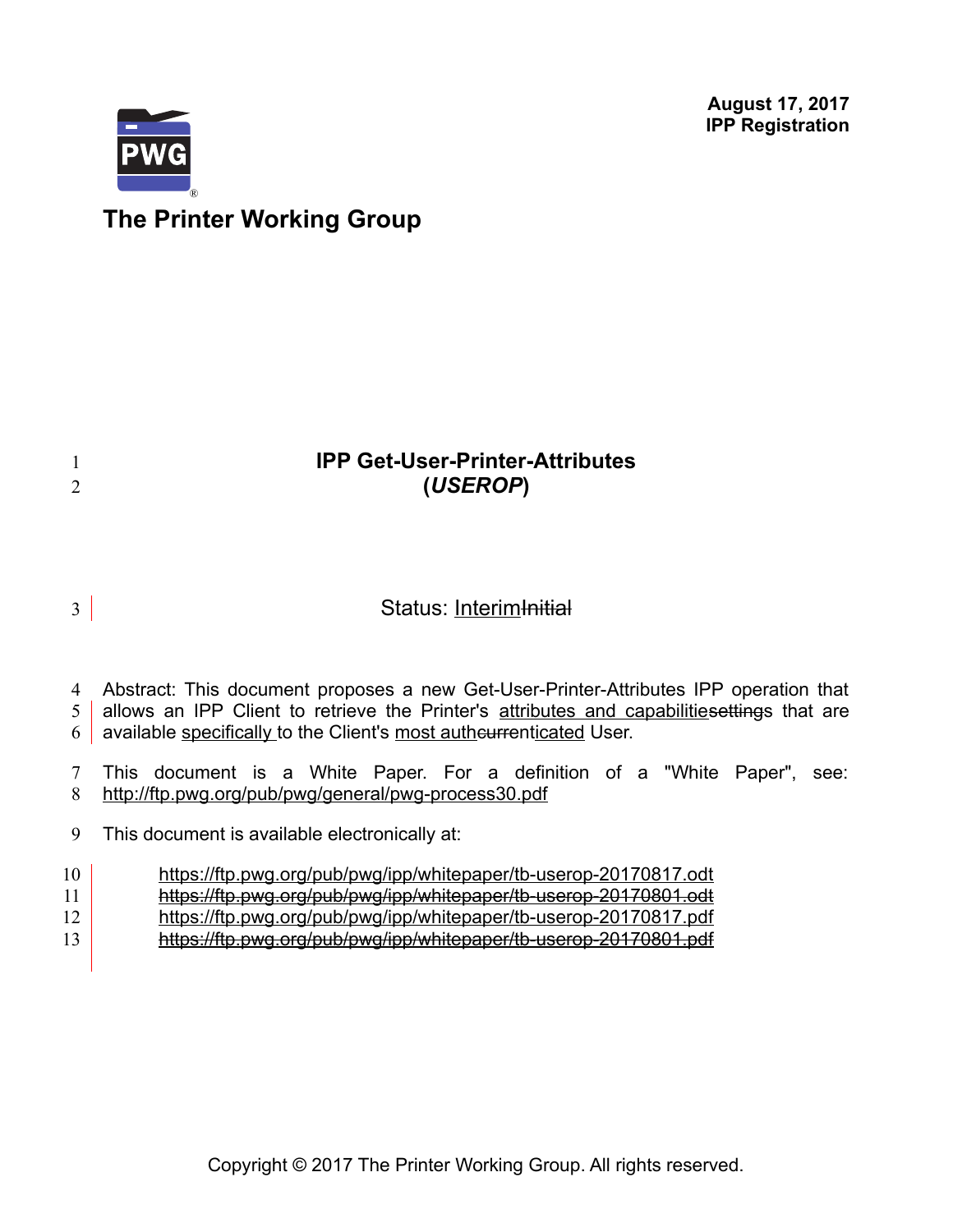Copyright © 2017 The Printer Working Group. All rights reserved. 14

#### Title: *IPP Get-User-Printer-Attributes (USEROP)* 15

The material contained herein is not a license, either expressed or implied, to any IPR owned or controlled by any of the authors or developers of this material or the Printer Working Group. The material contained herein is provided on an "AS IS" basis and to the maximum extent permitted by applicable law, this material is provided AS IS AND WITH ALL FAULTS, and the authors and developers of this material and the Printer Working Group and its members hereby disclaim all warranties and conditions, either expressed, implied or statutory, including, but not limited to, any (if any) implied warranties that the use of the information herein will not infringe any rights or any implied warranties of merchantability or fitness for a particular purpose. 16 17 18 19 20 21 22 23 24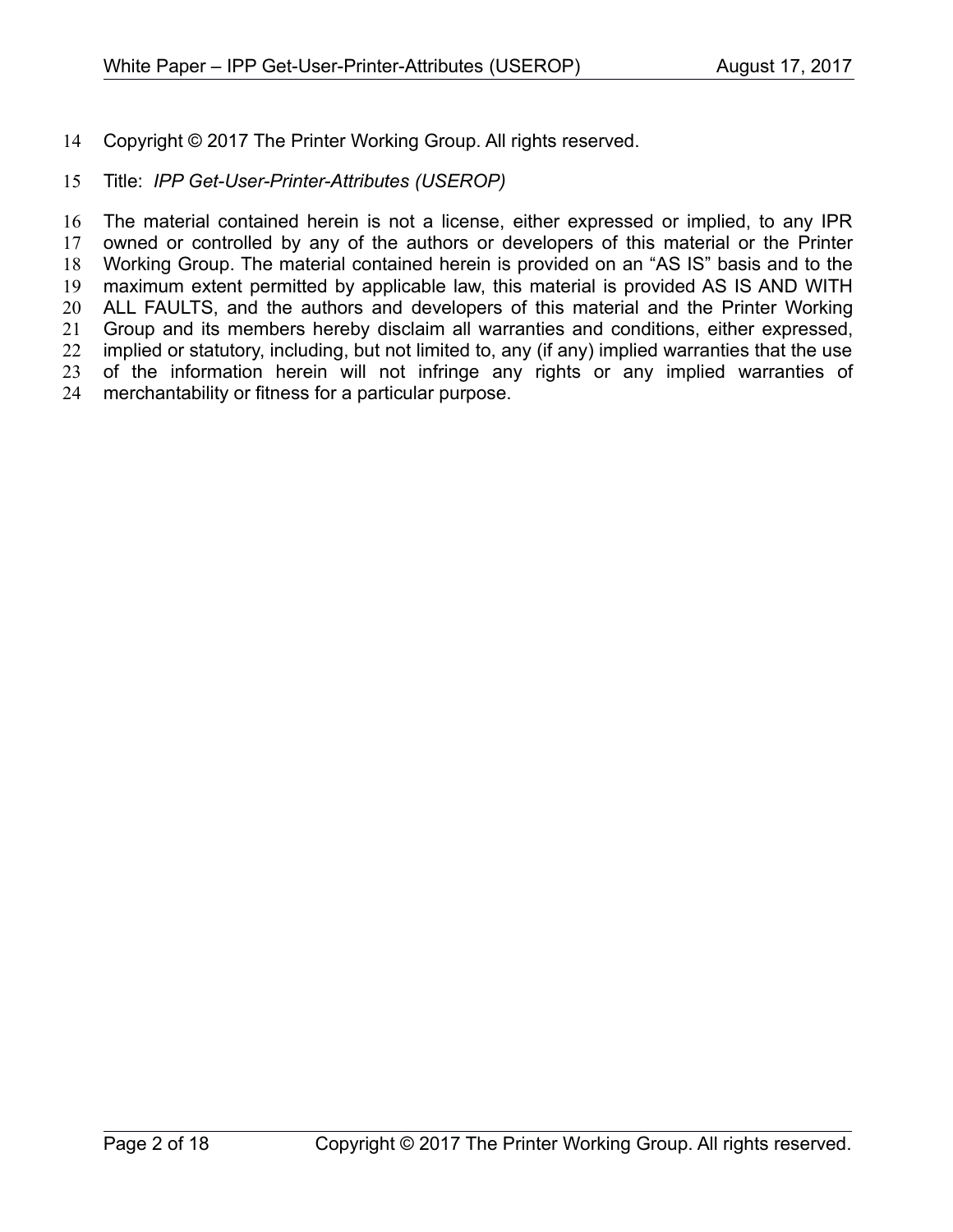| 25 | <b>Table of Contents</b>                                                |  |
|----|-------------------------------------------------------------------------|--|
| 26 |                                                                         |  |
| 27 |                                                                         |  |
| 28 |                                                                         |  |
| 29 |                                                                         |  |
| 30 |                                                                         |  |
| 31 |                                                                         |  |
| 32 |                                                                         |  |
| 33 |                                                                         |  |
| 34 |                                                                         |  |
| 35 | 3.2.2 User Not Listed in Print Policy Denied Ability to Print in Color7 |  |
| 36 |                                                                         |  |
| 37 |                                                                         |  |
| 38 |                                                                         |  |
| 39 |                                                                         |  |
| 40 |                                                                         |  |
| 41 |                                                                         |  |
| 42 |                                                                         |  |
| 43 |                                                                         |  |
| 44 |                                                                         |  |
| 45 |                                                                         |  |
| 46 |                                                                         |  |
| 47 |                                                                         |  |
| 48 |                                                                         |  |
| 49 |                                                                         |  |
| 50 |                                                                         |  |
| 51 |                                                                         |  |
| 52 |                                                                         |  |
| 53 |                                                                         |  |
| 54 |                                                                         |  |
| 55 |                                                                         |  |
| 56 |                                                                         |  |

| ×                 | ۰.<br>۹<br>I |
|-------------------|--------------|
| I<br>۰.<br>v<br>× |              |

# **List of Figures**

58

# **List of Tables**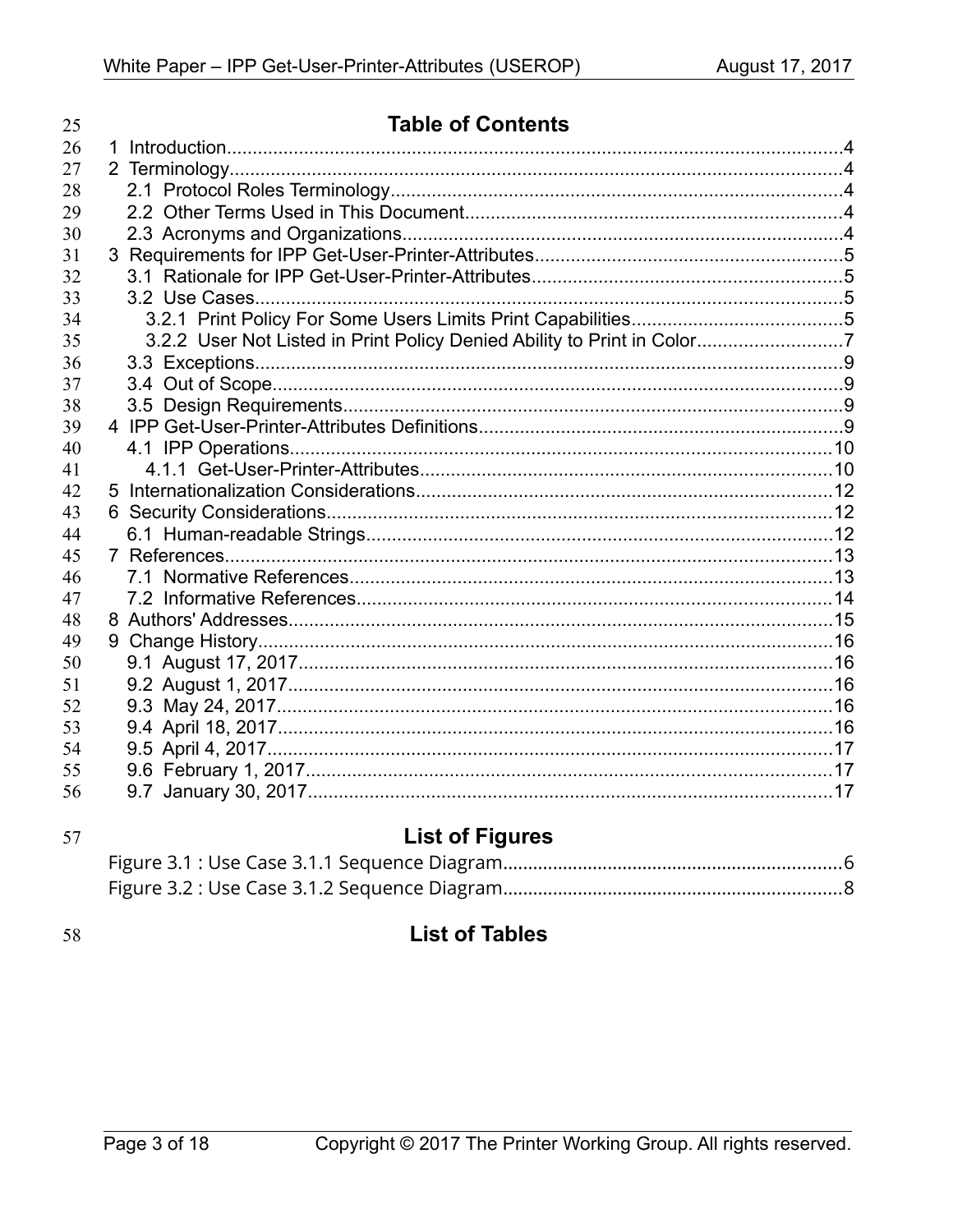# **1 Introduction** 59

This document proposes a new Get-User-Printer-Attributes IPP operation that allows an IPP Client to retrieve the Printer's settings that are available to the Client's current User. It is semantically identical to the existing Get-Printer-Attributes IPP operation [\[RFC8011\],](#page-14-0) with the key difference that the Printer will always respond with an authentication challenge. Once the Client has authenticated using the User's credentials, the Printer will respond with the settings for that user. 60 61 62 63 64 65

# **2 Terminology** 66

## **2.1 Protocol Roles Terminology** 67

This document defines the following protocol roles in order to specify unambiguous conformance requirements: 68 69

*Client*: Initiator of outgoing IPP session requests and sender of outgoing IPP operation requests (Hypertext Transfer Protocol -- HTTP/1.1 [\[RFC7230\]](#page-14-1) User Agent). 70 71

*Printer*: Listener for incoming IPP session requests and receiver of incoming IPP operation 72

requests (Hypertext Transfer Protocol -- HTTP/1.1 [\[RFC7230\]](#page-14-1) Server) that represents one 73

or more Physical Devices or a Logical Device. 74

## **2.2 Other Terms Used in This Document** 75

User: A person or automata using a Client to communicate with a Printer. 76

## **2.3 Acronyms and Organizations** 77

- *IANA*: Internet Assigned Numbers Authority,<http://www.iana.org/> 78
- *IETF*: Internet Engineering Task Force,<http://www.ietf.org/> 79
- *ISO*: International Organization for Standardization,<http://www.iso.org/> 80
- *PWG*: Printer Working Group,<http://www.pwg.org/> 81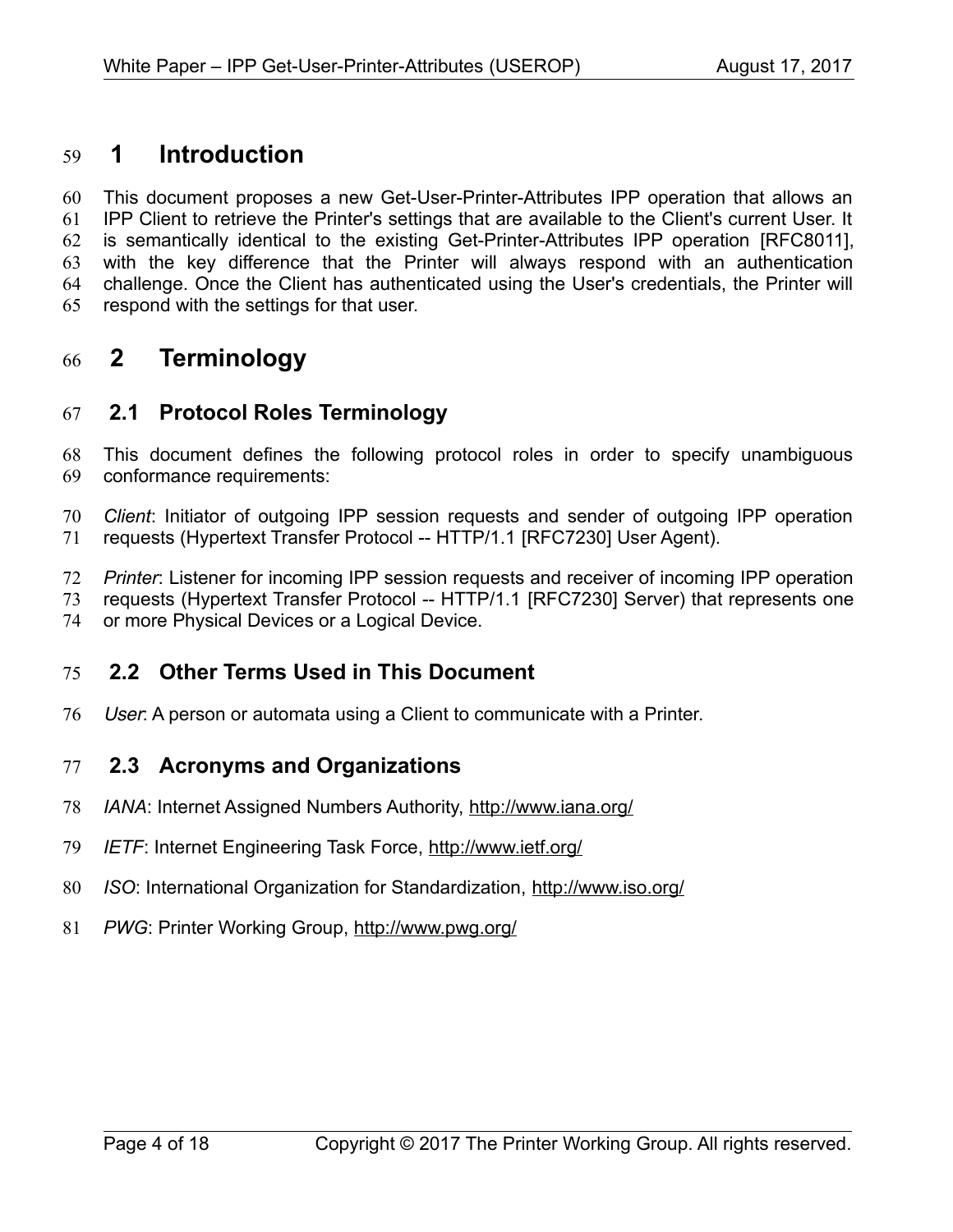# **3 RequirementsRationale for IPP Get-User-Printer-Attributes** 82

#### **3.1 Rationale for IPP Get-User-Printer-Attributes** 83

84 | While there are many solutions, both standard and non-standard, for creating print policies that provide a way to specify allowed or disallowed features according to individual users, systems, applications and so forth, there is no established method that is in-band of IPP. Having a print policy method using IPP would better support systems such as IPP Everywhere [\[PWG5100.14\]](#page-13-1) in print infrastructures provided by public print providers, enterprises or educational environments such as university settings. 85 86 87 88 89

Technical justification for pursuing the creation of a new IPP operation rather than reusing or overloading existing operations such as Get-Printer-Attributes is discussed in section [4.](#page-9-0) 90 91

#### <span id="page-4-0"></span> **3.2 Use Cases** 92

The need for solutions to these use cases emerged during the process of writing the IPP Implementor's Guide v2 [\[PWG5100.19\].](#page-13-0) 93 94

#### **3.2.1 Print Policy For Some Users Limits Print Capabilities** 95

Sue wants to print her report on her department's workgroup printer. She wants to print it in color to make the color graphs look best. However, she has abused her printing privileges, so her department head has instructed the network administrator to restrict her user account's ability to print in color. 96 97 98 99

Sue opens the document on her laptop, chooses to print, and selects the department's workgroup printer. The Printer authenticates the laptop using Sue's credentials, and then provides the laptop with the print choices available for Sue's account, which does not include color printing. Sue decides whether to print it in black-and-white anyway or to print from one of the campus print centers, where she can pay to print in color. 100 101 102 103 104

Bob is an associate professor in the same department as Sue. His account has no limitations for color printing. He opens a document on his tablet, taps to print, and selects the department's workgroup printer. His tablet presents print options including the option of printing in color. Bob chooses to print in color, and prints his document, which prints in color as he expects. 105 106 107 108 109

Figure [3.1](#page-5-0) illustrates this use case with a sequence diagram. 110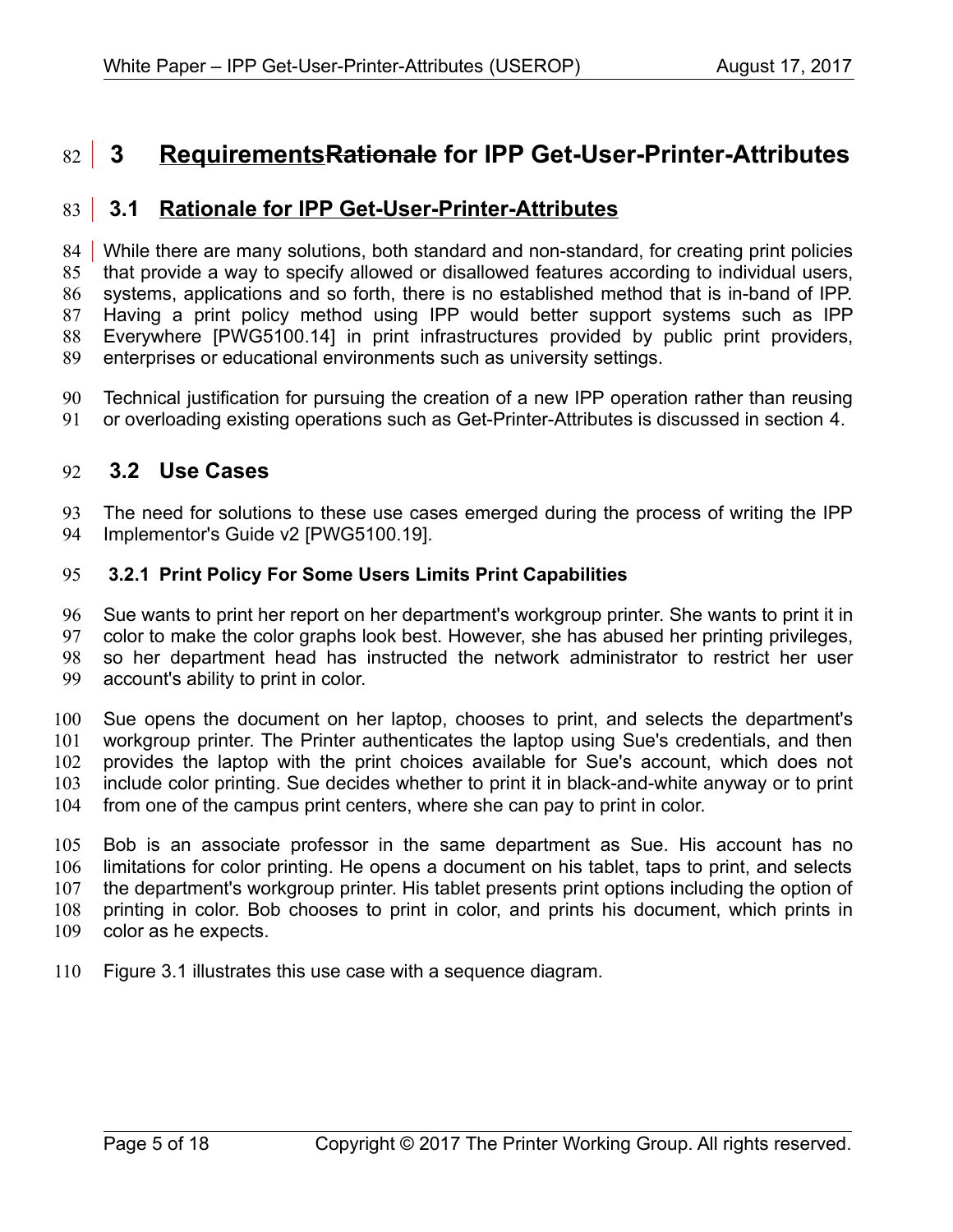

<span id="page-5-0"></span>*Figure 3.1 : Use Case 3.1.1 Sequence Diagram*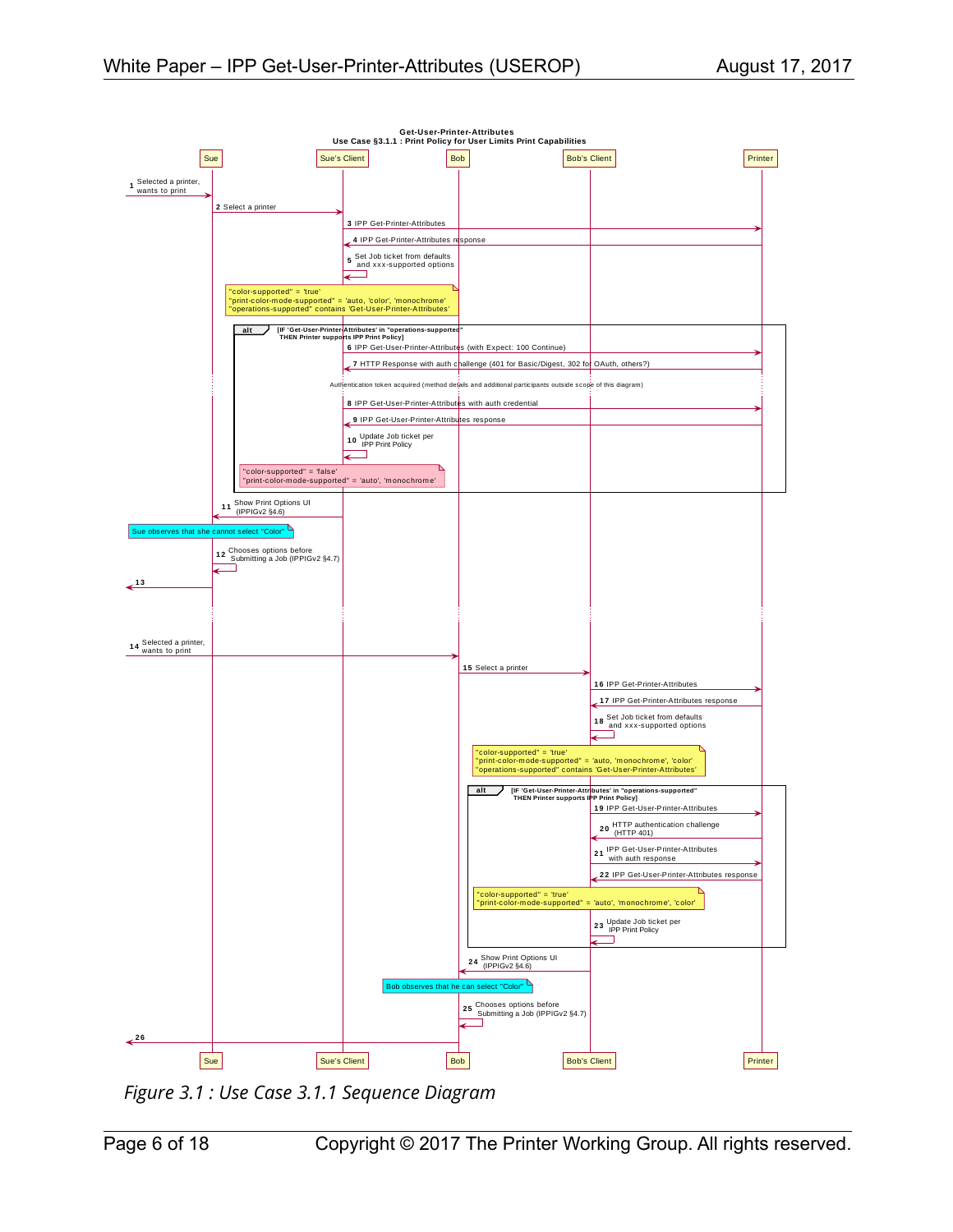#### **3.2.2 User Not Listed in Print Policy Denied Ability to Print in Color** 111

In this use case, a user who is not named in the print policy system is denied the ability to print using existing conventional IPP print protocol use. The Client may implement support for IPP Print Policy but authentication may fail, or the Client may have not implemented support for IPP Print Policy. 112 113 114 115

Duncan is at the office and needs to print a 5 page report that contains color diagrams before his next meeting. His office user account has been granted permission by his office network administrator to print in color. Duncan opens the document on his tablet, taps to print, and selects the desired Printer. The tablet fetches the Printer's default capabilities, and then authenticates using Duncan's user account to retrieve the print options available to him as per his account's print policy, including the option to print in color or monochrome. He prints the document using the color option, retrieves the hardcopy from the printer, and then goes on to his meeting. 116 117 118 119 120 121 122 123

Ed is visiting Duncan's office and needs to print a 3 page document. Ed is not listed as a user in the print policy. Ed opens the document on his laptop, clicks to print, and selects the Printer recommended by Duncan. The laptop does not support print policies or does but has no valid credentials. The Printer provides Ed's laptop with the default print capabilities. When the Job is submitted to the Printer, the Printer rejects the Job or identifies the setting that were adjusted, since unknown users don't have the right to print in color on this printer. 124 125 126 127 128 129 130

Figure [3.2](#page-7-0) illustrates this use case with a sequence diagram. 131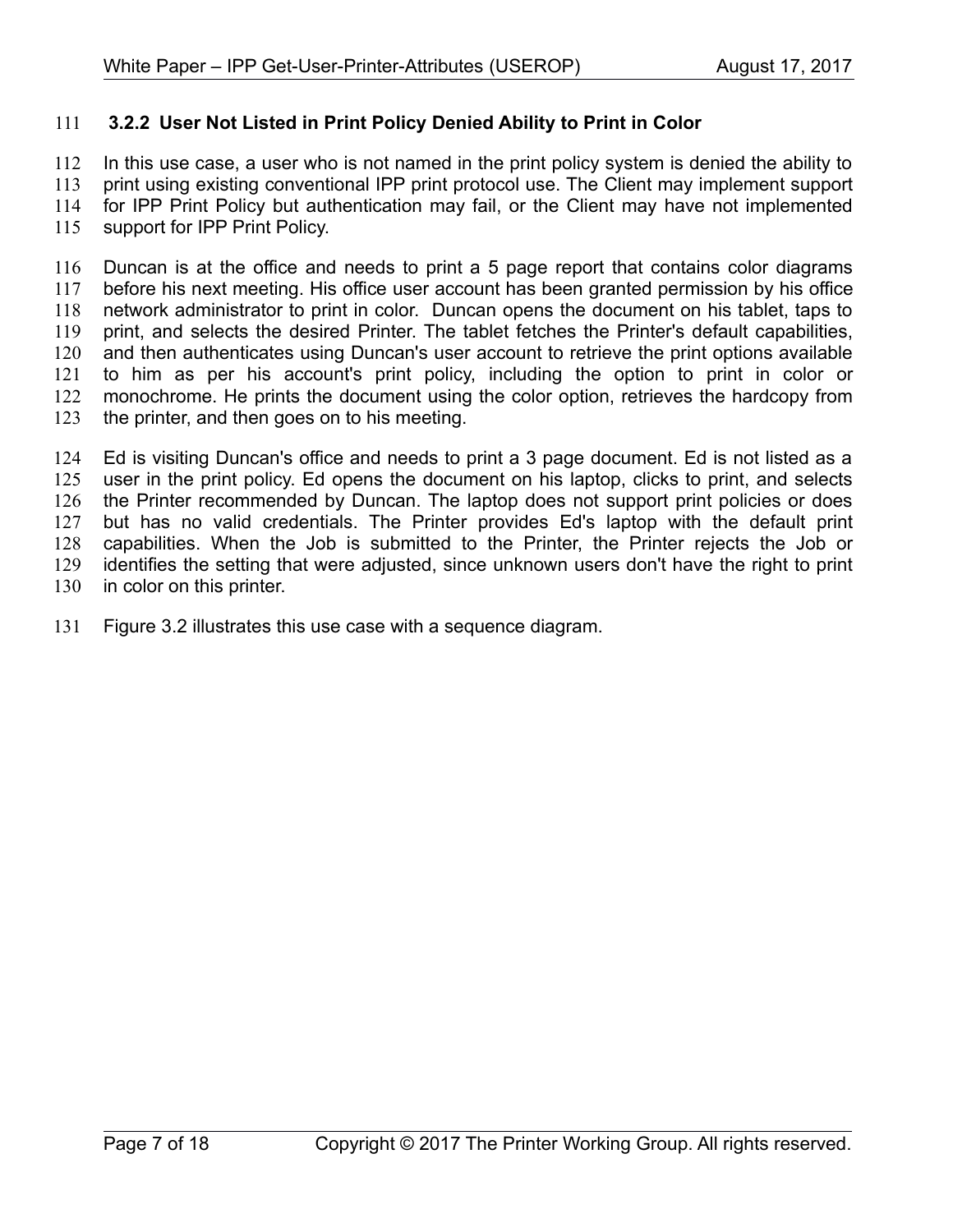

<span id="page-7-0"></span>*Figure 3.2 : Use Case 3.1.2 Sequence Diagram*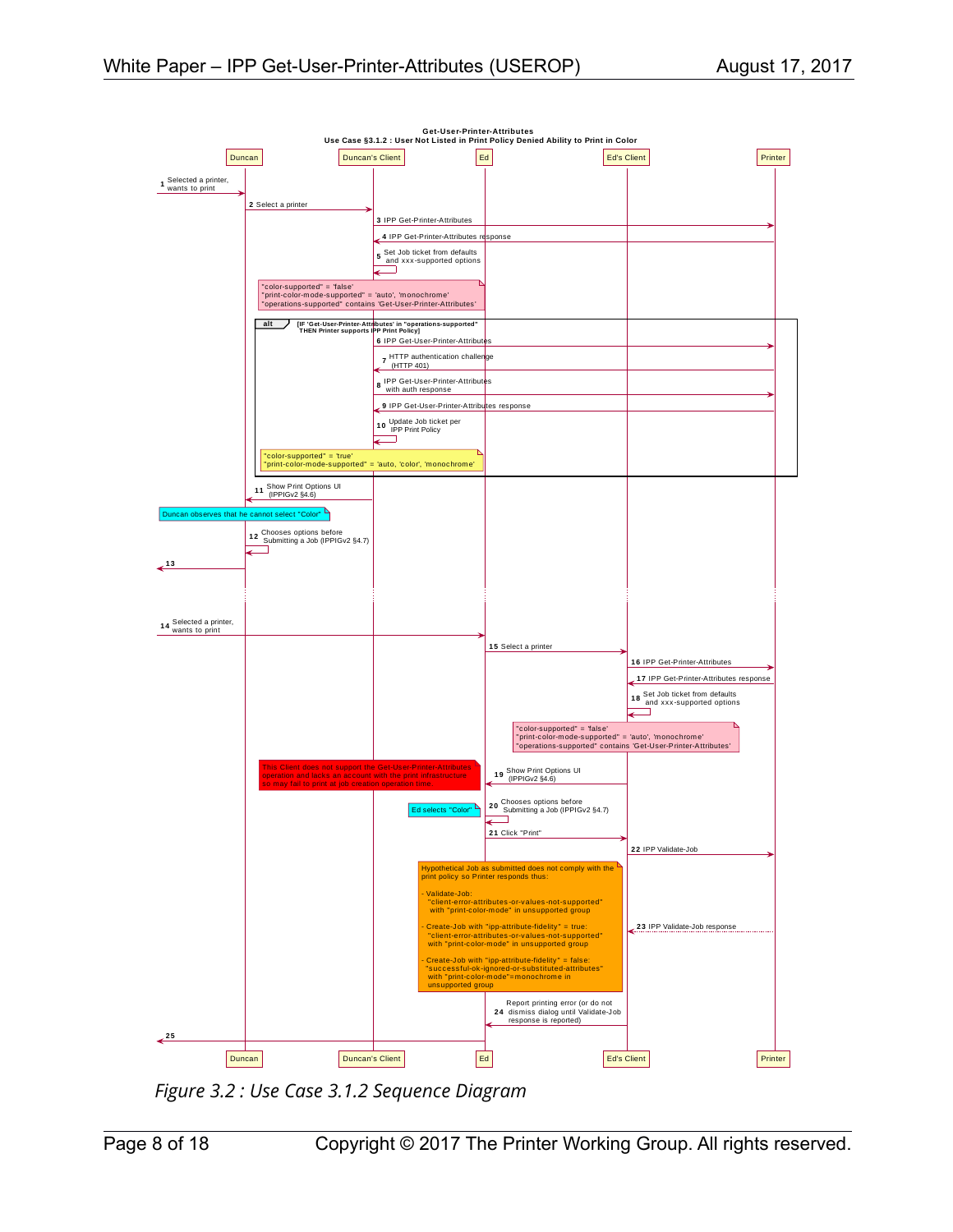## **3.3 Exceptions** 132

There are no exceptions to the use cases in section [3.2.](#page-4-0) 133

## **3.4 Out of Scope** 134

- The following are considered out of scope for this document: 135
- 1. Definition of specific actual print policies. 136
- 2. Definition of how print policy management systems structure and/or organize the sets of users and their policies. 137 138
- 3. Definition of non-IPP protocols that can provide similar functionality. 139

## **3.5 Design Requirements** 140

- The design requirements for this document are: 141
- 1. Identify an appropriate set of IPP operations that allows a supporting Client to acquire from the target Printer the set of print features available for a particular User. 2. Identify an appropriate Printer behavior and expected Client behavior for a nonsupporting Client (i.e. one that is unaware of this new system) can still be a legitimate actor in the print policy system. 142 143 144 145 146 147
- 3. Identify an appropriate set of IPP operations and attributes that allows a Printer to refer a Client to a trusted IPP Print Policy Service, such that the Client can assert that the options it provides with a submitted job do comply with a policy originating from that trusted policy server. 148 149 150 151
- 4. Maintain backward compatibility with existing versions of IPP (IPP/1.1, IPP/2.x). 152
- 5. Register all attributes and operations with IANA. 153
- The design recommendations for this document are: 154
- 1. Recommend suitable authentication methods and guidelines for the use of those methods that could inform the creation of a high quality Client user experience. 155 156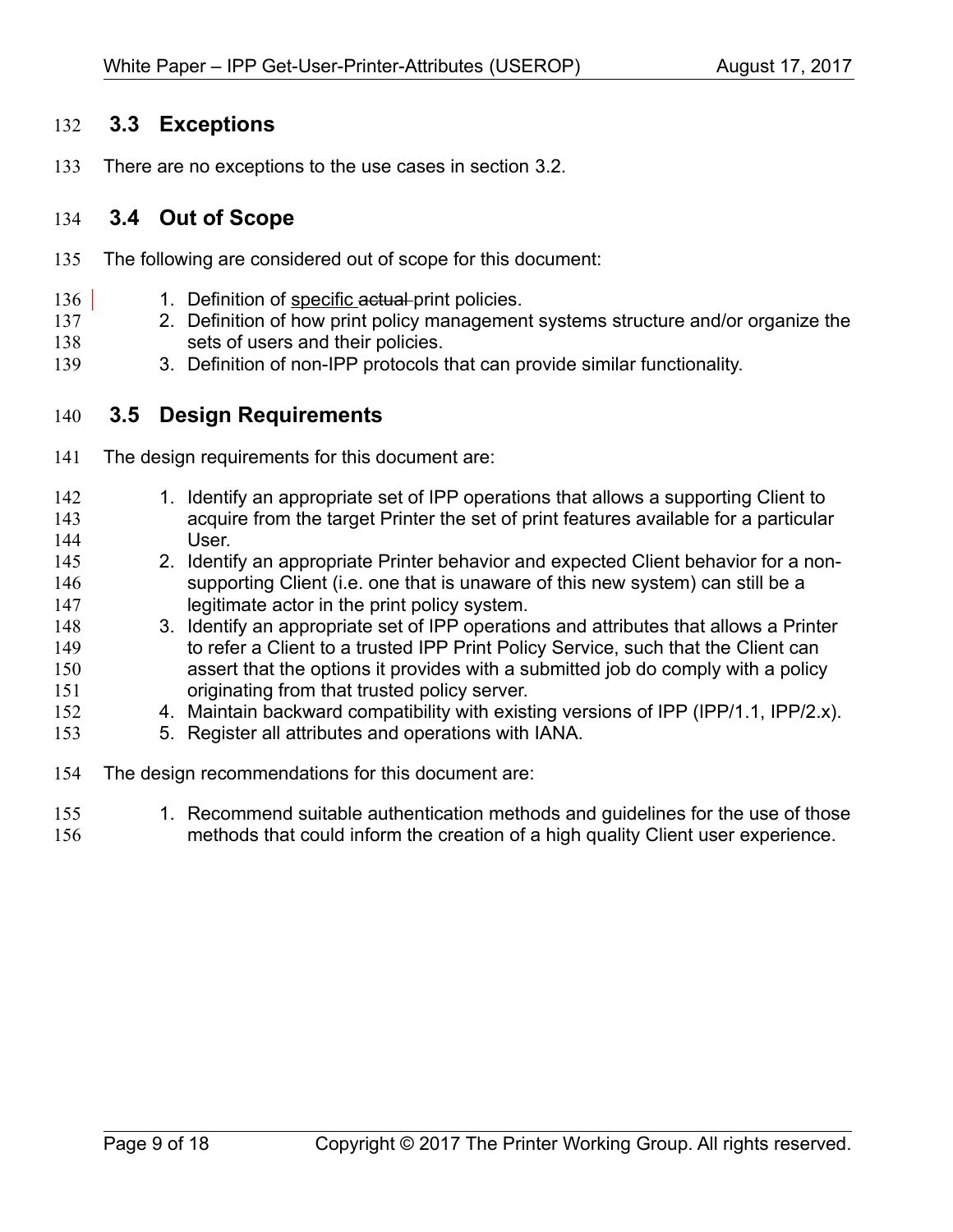# <span id="page-9-0"></span> **4 IPP Get-User-Printer-Attributes Definitions** 157

# **5 Technical Solutions/Approaches** 158

 **6 Although the existing Get-Printer-Attributes operatio[n](#page-14-0)** 159

**[\[RFC8011\]](#page-14-0) conveys the needed information and could be used**  160

**for this task, few legacy Clients expect the Printer to respond**  161

- **to a Get-Printer-Attributes operation with an HTTP**  162
- **authentication challenge. To preserve backward compatibility**  163
- **with legacy Clients, a new operation is defined here, with**  164

**semantics similar to Get-Printer-Attributes.** 165

166 **6.1 IPP Operations** 

# **7 IPP Operations**  $167$

# **8 Get-User-Printer-Attributes Operation** 168

This REQUIRED operation is semantically analogous to the Get-Printer-Attributes operation [\[RFC8011\]](#page-14-0) except that the Printer MUST return the attributes and values allowed for the most authenticated user. The most authenticated user provides the identity the Printer will use to construct its IPP response, containing the attributes and values for that identity. 169 170 171 172 173

The Client MUST be prepared to respond to an HTTP authentication challenge. The Client detects whether the Printer supports this operation by examining the "operations-supported" attribute [\[RFC8011\].](#page-14-0) If the Client initiates the Get-User-Printer-Attributes operation over a non-TLS connection, the Client MUST be prepared to receive an HTTP 426 response to upgrade the connection to TLS [\[RFC2817\].](#page-13-2) The Printer MUST only send Get-User-Printer-Attributes responses over TLS connections [\[RFC8010\]](#page-14-2) [\[RFC8011\].](#page-14-0) 174 175 176 177 178 179

This REQUIRED operation allows a Client to request the values of the attributes of a Printer. This operation is semantically similar to the Get-Printer- Attributes operation [\[RFC8011\]](#page-14-0) except that the returned attributes and values MAY be different depending on the most authenticated user, and the Client MUST be prepared to respond to an HTTP authentication challenge. The Client detects whether the Printer supports this operation by examining the "operations-supported" attribute [\[RFC8011\].](#page-14-0) 180 181 182 183 184 185

If the Client initiates the Get-User-Printer-Attributes operation over a non-TLS connection, the Client MUST be prepared to receive an HTTP 426 response to upgrade the connection to TLS [\[RFC2817\].](#page-13-2) The Printer MUST only send Get-User-Printer-Attributes responses 186 187 188

over TLS connections. 189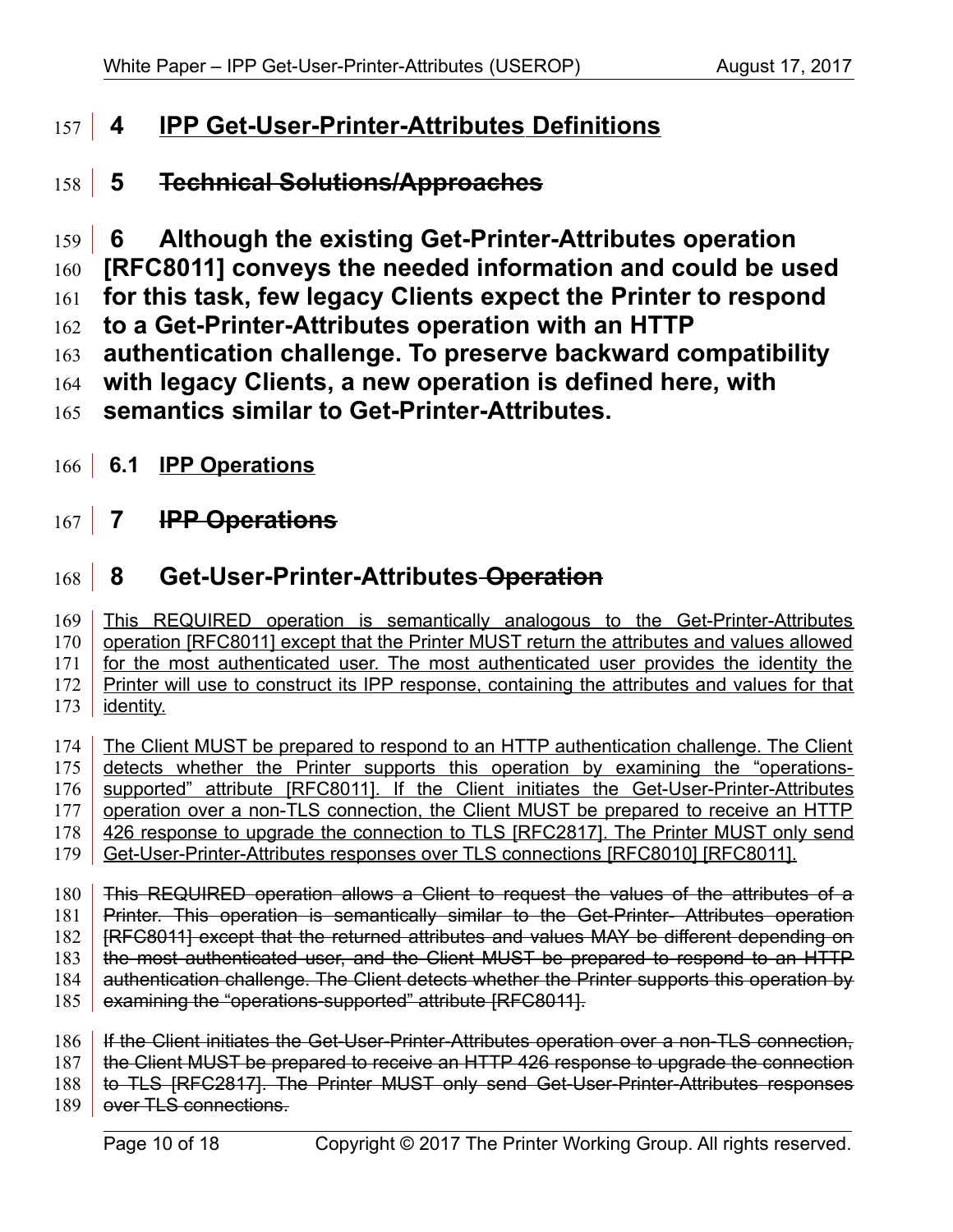- 190 | Get-User-Printer-Attributes Request
- The following groups of attributes are supplied as part of the Get-User-Printer-Attributes request: 191 192
- Group 1: Operation Attributes 193
- "attributes-charset" (charset) and 194
- "attributes-natural-language" (naturalLanguage) : 195
- As described in [\[RFC8011\]](#page-14-0) Section 4.1.4.1. The Client MUST supply and the Printer MUST support both of these attributes. 196 197
- "printer-uri" (uri) : 198
- The Client MUST supply and the Printer MUST support this attribute, which is the target for this operation as described in [\[RFC8011\]](#page-14-0) Section 4.1.5. 199 200
- "requesting-user-name" (name(MAX)) : 201
- The Client MUST supply and the Printer MUST support this attribute, as described in [\[RFC8011\]](#page-14-0) Section 9.3. 202 203
- "requesting-user-uri" (uri) : 204
- The Client MUST supply and the Printer MUST support this attribute, as described in [\[PWG5100.13\]](#page-13-3) section 205 206
- "requesting-user-name" (name(MAX)) and 207
- "requesting-user-uri" (uri) and 208
- "requesting-user-vcard" (1setOf text(MAX)) : 209
- The Client SHOULD supply and the Printer MUST support all three of these attributes. 210 211
- Natural Language and Character Set: 212
- The "attributes-charset" and "attributes-natural-language" attributes as described in [\[RFC8011\]](#page-14-0) Section 4.1.4.1. 213 214
- Target: 215
- The "printer-uri" (uri) operation attribute, which is the target for this operation as described in [\[RFC8011\]](#page-14-0) Section 4.1.5. 216 217
- Requesting User Name: 218
- The "requesting-user-name" (name(MAX)) attribute SHOULD be supplied by the Client as described in [\[RFC8011\]](#page-14-0) Section 9.3. In addition, the 219 220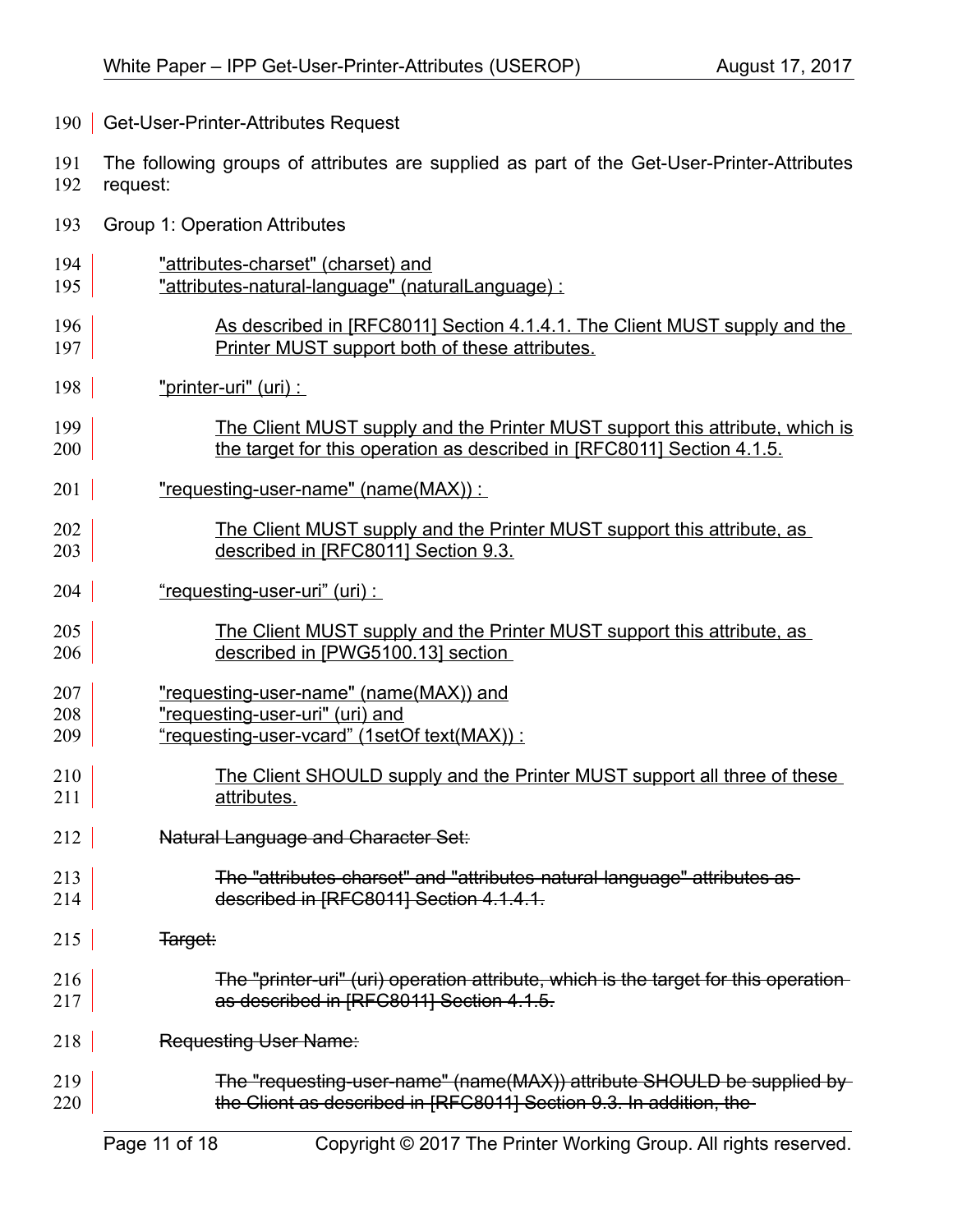- "requesting-user-uri" (uri) [\[PWG5100.13\]a](#page-13-3)nd "requesting-user-vcard" (1setOf text(MAX)) [\[PWG5100.SYSTEM\]](#page-13-4) attribute SHOULD be supplied by the Client as described in their respective PWG specifications. These attributes SHOULD be sent even when HTTP authentication is used, since the "most authenticated user" principle applies here as with all IPP operations, as pe[r](#page-14-0) [\[RFC8011\]](#page-14-0) Section 9.3. 221 222 223 224 225 226
- "requested-attributes" (1setOf keyword): 227

The "requested-attributes" (1setOf keyword) attribute MAYSHOULD be supplied by the Client and MUST be supported by the Printer as described in [\[RFC8011\]](#page-14-0) Section 4.2.5.1. 228 229 230

- "document-format" (mimeMediaType): 231
- The "document-format" (mimeMediaType) attribute SHOULD be supplied by the Client as described in [\[RFC8011\]](#page-14-0) Section 4.2.5.1. 232 233

#### **8.1.1.1 Get-User-Printer-Attributes Response** 234

- The Printer returns the following sets of attributes as part of the Get-User-Printer-Attributes response: 235 236
- Group 1: Operation Attributes 237
- "attributes-charset" (charset) and 238
- "attributes-natural-language" (naturalLanguage) : 239
- As described in [\[RFC8011\]](#page-14-0) Section 4.1.4.1. The Client MUST supply and the Printer MUST support both of these attributes. 240 241
- Natural Language and Character Set: 242
- The "attributes-charset" and "attributes-natural-language" attributes as described in [\[RFC8011\]](#page-14-0) Section 4.1.4.1. 243 244
- Status Message: 245

#### In addition to the REQUIRED status-code returned in every response, the response MAY include a "status-message" (text(255)) and/or a "detailedstatus-message" (text(MAX)) operation attribute as described in [\[RFC8011\]](#page-14-0) Appendix B and Section 4.1.6. 246 247 248 249

- Group 2: Unsupported Attributes 250
- See [\[RFC8011\]](#page-14-0) Section 4.1.7 for details on returning unsupported attributes. 251
- Group 3: Printer Attributes 252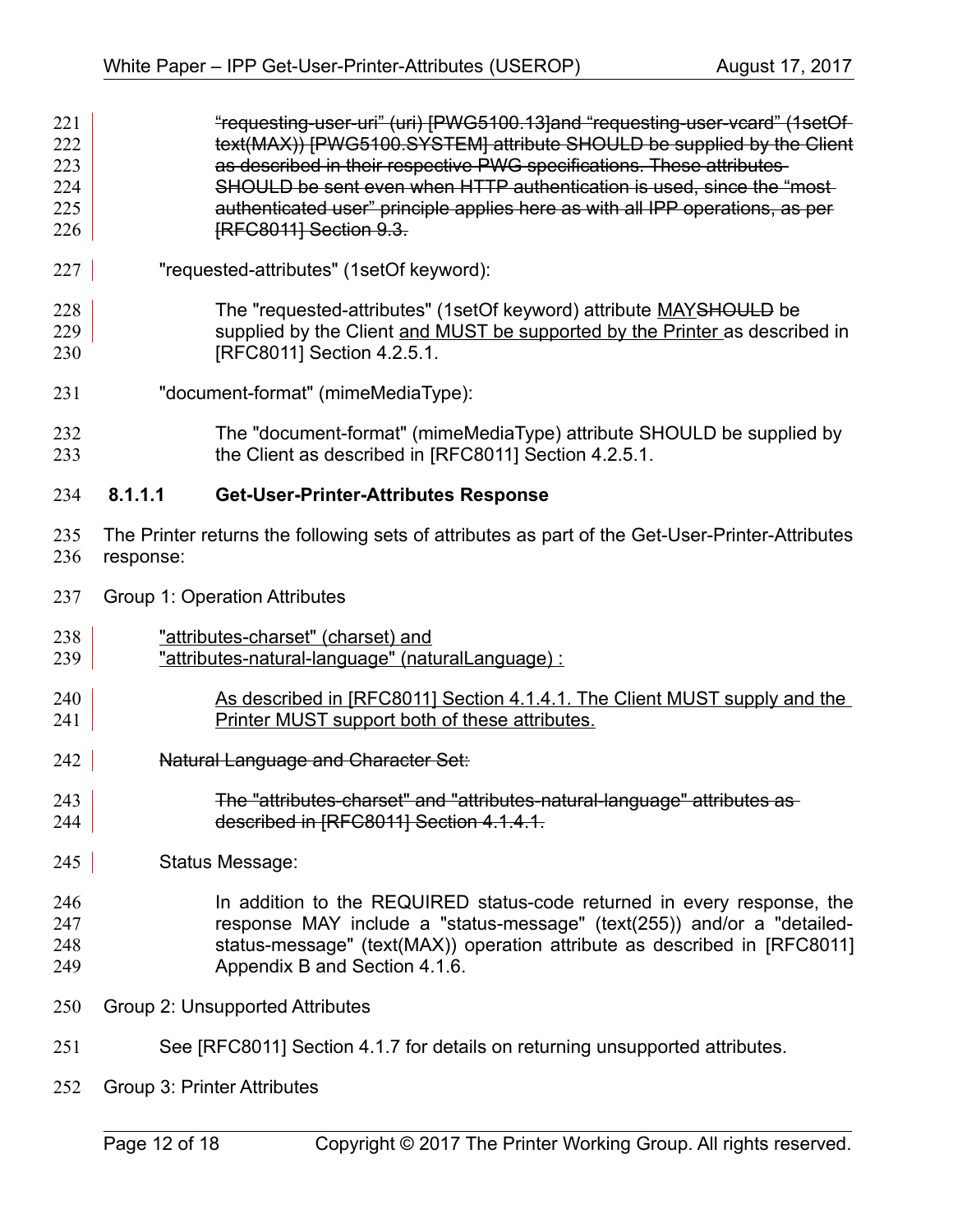This is the set of requested attributes and their current values. See [\[RFC8011\]](#page-14-0) Section 4.2.5.2 for details. 253 254

# **9 Internationalization Considerations** 255

For interoperability and basic support for multiple languages, conforming implementations MUST support the Universal Character Set (UCS) Transformation Format -- 8 bit (UTF-8) [\[RFC3629\]](#page-13-7) encoding of Unicode [\[UNICODE\]](#page-14-11) [\[ISO10646\]](#page-13-6) and the Unicode Format for Network Interchange [\[RFC5198\].](#page-14-7) 256 257 258 259

- Implementations of this specification SHOULD conform to the following standards on processing of human-readable Unicode text strings, see: 260 261
- Unicode Bidirectional Algorithm [\[UAX9\]](#page-14-10)  left-to-right, right-to-left, and vertical 262
- Unicode Line Breaking Algorithm [\[UAX14\]](#page-14-9)  character classes and wrapping 263
- Unicode Normalization Forms [\[UAX15\]](#page-14-8)  especially NFC for [\[RFC5198\]](#page-14-7) 264
- Unicode Text Segmentation [\[UAX29\]](#page-14-6)  grapheme clusters, words, sentences 265
- Unicode Identifier and Pattern Syntax [\[UAX31\]](#page-14-5)  identifier use and normalization 266
- Unicode Collation Algorithm [\[UTS10\]](#page-14-4)  sorting 267
- Unicode Locale Data Markup Language [\[UTS35\]](#page-14-3)  locale databases 268

Implementations of this specification are advised to also review the following informational documents on processing of human-readable Unicode text strings: 269 270

- Unicode Character Encoding Model [\[UTR17\]](#page-15-3)  multi-layer character model 271
- Unicode in XML and other Markup Languages [\[UTR20\]](#page-15-2)  XML usage 272
- Unicode Character Property Model [\[UTR23\]](#page-15-1)  character properties 273
- Unicode Conformance Model [\[UTR33\]](#page-15-0)  Unicode conformance basis 274

# **10 Security Considerations** 275

The security considerations for the Get-User-Printer-Attributes operation build upon those defined for IPP/1.1 [\[RFC8011\]](#page-14-0) and IPP/2.0 [\[PWG5100.12\]](#page-13-5) for the Validate-Job, Create-Job and Print-Job operations. In addition to those security considerations, a Printer MUST NOT send a Get-User-Printer-Attributes response over a non-TLS connection. 276 277 278 279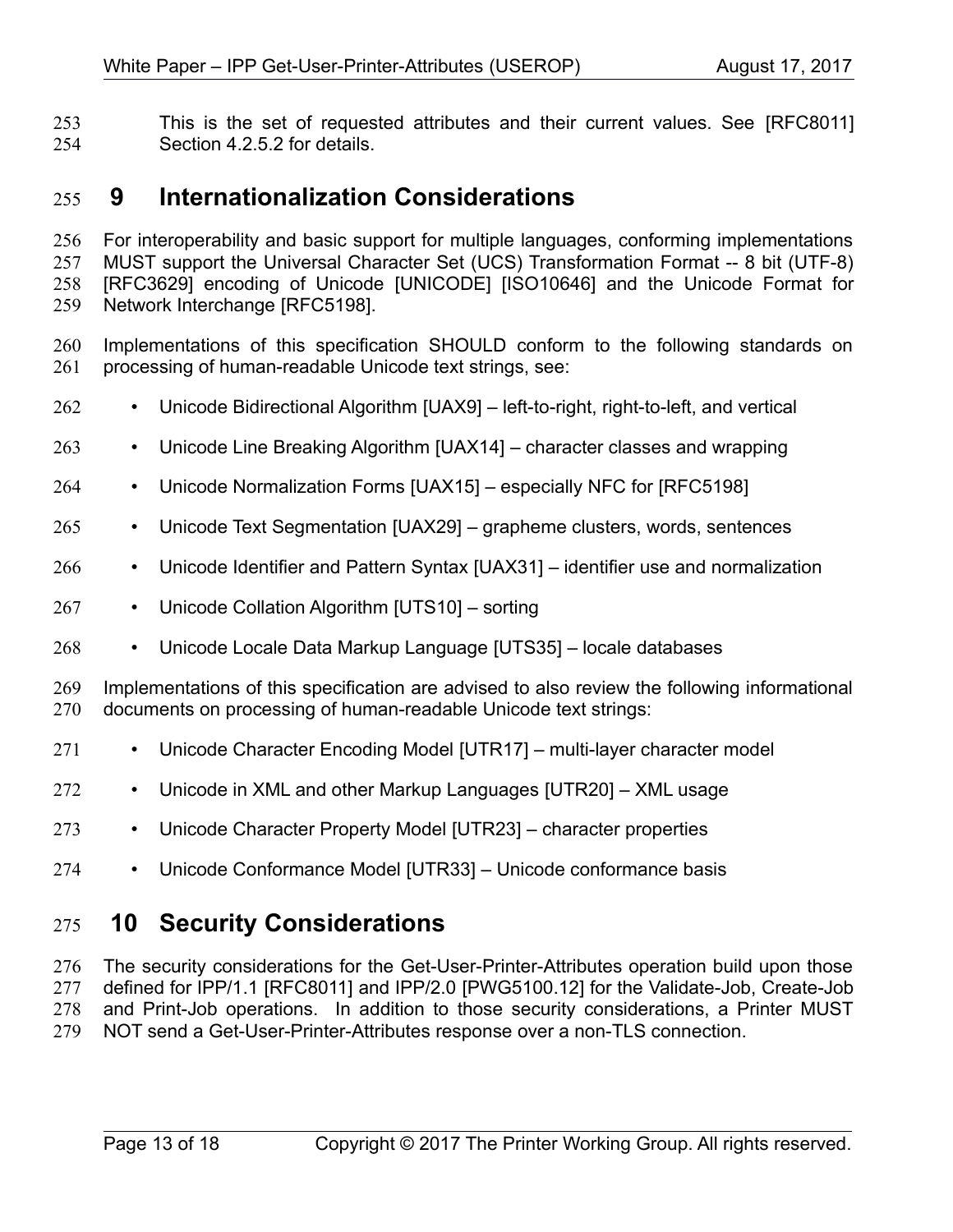#### **10.1 Human-readable Strings**  280

- Implementations of this specification SHOULD conform to the following standard on processing of human-readable Unicode text strings, see: 281 282
- Unicode Security Mechanisms [\[UTS39\]](#page-14-13)  detecting and avoiding security attacks 283

Implementations of this specification are advised to also review the following informational document on processing of human-readable Unicode text strings: 284 285

• Unicode Security FAQ [\[UNISECFAQ\]](#page-14-12) – common Unicode security issues 286

# **11 References** 287

#### **11.1 Normative References** 288

<span id="page-13-7"></span><span id="page-13-6"></span><span id="page-13-5"></span><span id="page-13-4"></span><span id="page-13-3"></span><span id="page-13-2"></span><span id="page-13-1"></span><span id="page-13-0"></span>

| 289<br>290               | [ISO10646]   | "Information technology -- Universal Coded Character Set (UCS)",<br>ISO/IEC 10646:2011                                                                                                                        |
|--------------------------|--------------|---------------------------------------------------------------------------------------------------------------------------------------------------------------------------------------------------------------|
| 291<br>292<br>293        | [PWG5100.12] | R. Bergman, H. Lewis, I. McDonald, M. Sweet, "IPP Version 2.0, 2.1,<br>and 2.2", PWG 5100.12-2015, October 2015,<br>http://ftp.pwg.org/pub/pwg/standards/std-ipp20-20151030-5100.12.pdf                       |
| 294<br>295<br>296<br>297 | [PWG5100.13] | M. Sweet, I. McDonald, P. Zehler, "IPP: Job and Printer Extensions -<br>Set 3 (JPS3)", PWG 5100.13-2012, July 2012,<br>http://ftp.pwg.org/pub/pwg/candidates/cs-ippjobprinterext3v10-<br>20120727-5100.13.pdf |
| 298<br>299<br>300<br>301 | [PWG5100.14] | M. Sweet, I. McDonald, A. Mitchell, J. Hutchings, "IPP Everywhere",<br>5100.14-2013, January 2013,<br>http://ftp.pwg.org/pub/pwg/candidates/cs-ippeve10-20130128-<br>5100.14.pdf                              |
| 302<br>303<br>304        | [PWG5100.19] | S. Kennedy, "IPP Implementor's Guide v2.0", PWG 5100.19-2015,<br>August 2015, http://ftp.pwg.org/pub/pwg/candidates/cs-ippig20-<br>20150821-5100.19.pdf                                                       |
| 305<br>306               |              | [PWG5100.SYSTEM] I. McDonald, "IPP System Service v1.0", PWG 5100.SYSTEM, TBD,<br>http://ftp.pwg.org/pub/pwg/ipp/wd/wd-ippsystem10-20170719.pdf                                                               |
| 307<br>308               | [RFC2817]    | R. Khare, S. Lawrence, "Upgrading to TLS Within HTTP/1.1", RFC<br>2817, May 2000, https://www.ietf.org/rfc/rfc2817.txt                                                                                        |
| 309<br>310               | [RFC3629]    | F. Yergeau, "UTF-8, a transformation format of ISO 10646", RFC<br>3629, November 2003, https://www.ietf.org/rfc/rfc3629.txt                                                                                   |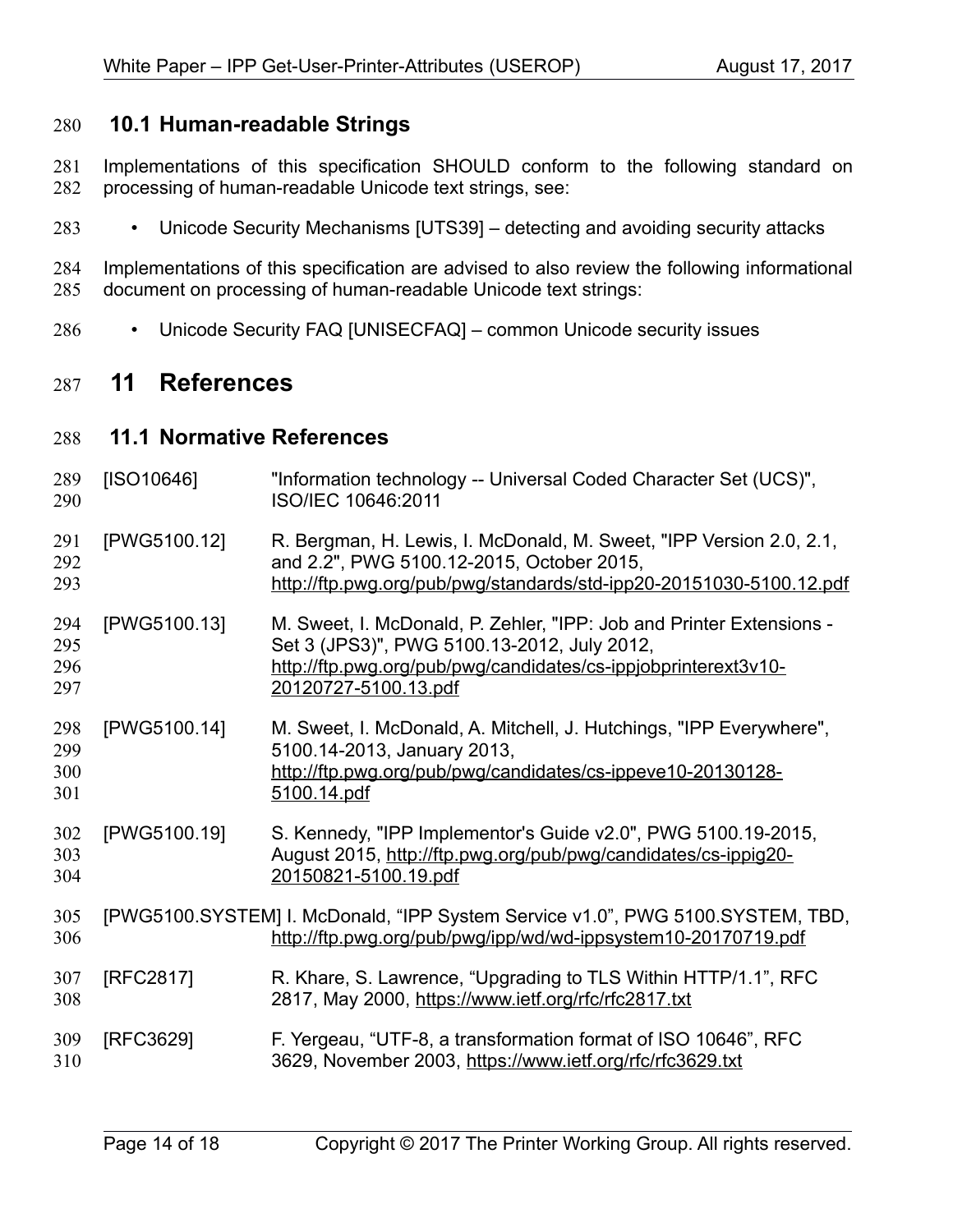<span id="page-14-10"></span><span id="page-14-9"></span><span id="page-14-8"></span><span id="page-14-7"></span><span id="page-14-2"></span><span id="page-14-1"></span><span id="page-14-0"></span>

| 311<br>312        | [RFC5198]      | J. Klensin, M. Padlipsky, "Unicode Format for Network Interchange",<br>RFC 5198, March 2008, https://www.ietf.org/rfc/rfc5198.txt                             |
|-------------------|----------------|---------------------------------------------------------------------------------------------------------------------------------------------------------------|
| 313<br>314<br>315 | [RFC7230]      | R. Fielding, J. Reschke, "Hypertext Transfer Protocol (HTTP/1.1):<br>Message Syntax and Routing", RFC 7230, June 2014,<br>http://www.ietf.org/rfc/rfc7230.txt |
| 316<br>317<br>318 | [RFC8010]      | M. Sweet, I. McDonald, "Internet Printing Protocol/1.1: Encoding and<br>Transport", RFC 8010, January 2017,<br>https://www.ietf.org/rfc/rfc8010.txt           |
| 319<br>320<br>321 | [RFC8011]      | M. Sweet, I. McDonald, "Internet Printing Protocol/1.1: Model and<br>Semantics", RFC 8011, January 2017,<br>https://www.ietf.org/rfc/rfc8011.txt              |
| 322<br>323        | [UAX9]         | Unicode Consortium, "Unicode Bidirectional Algorithm", UAX#9, May<br>2016, http://www.unicode.org/reports/tr9                                                 |
| 324<br>325        | <b>[UAX14]</b> | Unicode Consortium, "Unicode Line Breaking Algorithm", UAX#14,<br>June 2016, http://www.unicode.org/reports/tr14                                              |
| 326<br>327        | [UAX15]        | Unicode Consortium, "Normalization Forms", UAX#15, February 2016,<br>http://www.unicode.org/reports/tr15                                                      |
| 328<br>329        | [UAX29]        | Unicode Consortium, "Unicode Text Segmentation", UAX#29, June<br>2016, http://www.unicode.org/reports/tr29                                                    |
| 330<br>331        | [UAX31]        | Unicode Consortium, "Unicode Identifier and Pattern Syntax",<br>UAX#31, May 2016, http://www.unicode.org/reports/tr31                                         |
| 332<br>333        | [UNICODE]      | The Unicode Consortium, "Unicode® 10.0.0", June 2017,<br>http://unicode.org/versions/Unicode10.0.0/                                                           |
| 334<br>335        | [UTS10]        | Unicode Consortium, "Unicode Collation Algorithm", UTS#10, May<br>2016, http://www.unicode.org/reports/tr10                                                   |
| 336<br>337        | [UTS35]        | Unicode Consortium, "Unicode Locale Data Markup Language",<br>UTS#35, October 2016, http://www.unicode.org/reports/tr35                                       |
| 338<br>339        | [UTS39]        | Unicode Consortium, "Unicode Security Mechanisms", UTS#39, June<br>2016, http://www.unicode.org/reports/tr39                                                  |
|                   |                |                                                                                                                                                               |

## <span id="page-14-13"></span><span id="page-14-11"></span><span id="page-14-6"></span><span id="page-14-5"></span><span id="page-14-4"></span><span id="page-14-3"></span> **11.2 Informative References** 340

<span id="page-14-12"></span>

|     | 341 [UNISECFAQ] | Unicode Consortium "Unicode Security FAQ", November2016, |
|-----|-----------------|----------------------------------------------------------|
| 342 |                 | http://www.unicode.org/faq/security.html                 |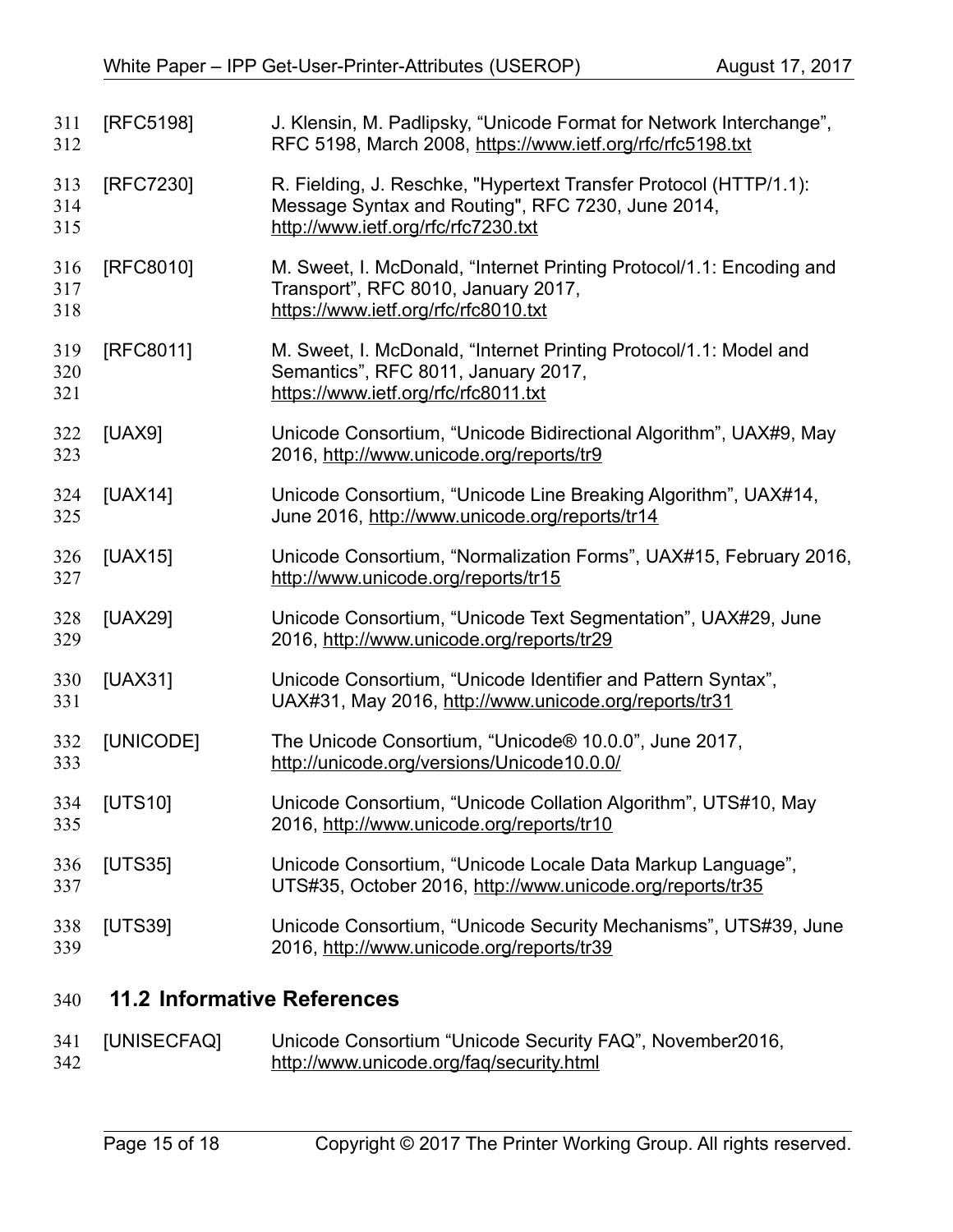<span id="page-15-3"></span><span id="page-15-2"></span><span id="page-15-1"></span>

| 343<br>344 | [UTR17] | Unicode Consortium "Unicode Character Encoding Model", UTR#17,<br>November 2008, http://www.unicode.org/reports/tr17         |
|------------|---------|------------------------------------------------------------------------------------------------------------------------------|
| 345<br>346 | [UTR20] | Unicode Consortium "Unicode in XML and other Markup Languages",<br>UTR#20, January 2013, http://www.unicode.org/reports/tr20 |
| 347<br>348 | [UTR23] | Unicode Consortium "Unicode Character Property Model", UTR#23,<br>May 2015, http://www.unicode.org/reports/tr23              |
| 349<br>350 | [UTR33] | Unicode Consortium "Unicode Conformance Model", UTR#33,<br>November 2008, http://www.unicode.org/reports/tr33                |

# <span id="page-15-0"></span> **12 Authors' Addresses** 351

- Primary authors: 352
- Smith Kennedy 353
- 11311 Chinden Blvd. MS 506 354
- Boise, ID 83714 355
- [smith.kennedy@hp.com](mailto:smith.kennedy@hp.com) 356

The authors would also like to thank the following individuals for their contributions to this standard: 357 358

- Mike Sweet Apple Inc. 359
- Ira McDonald High North Inc. 360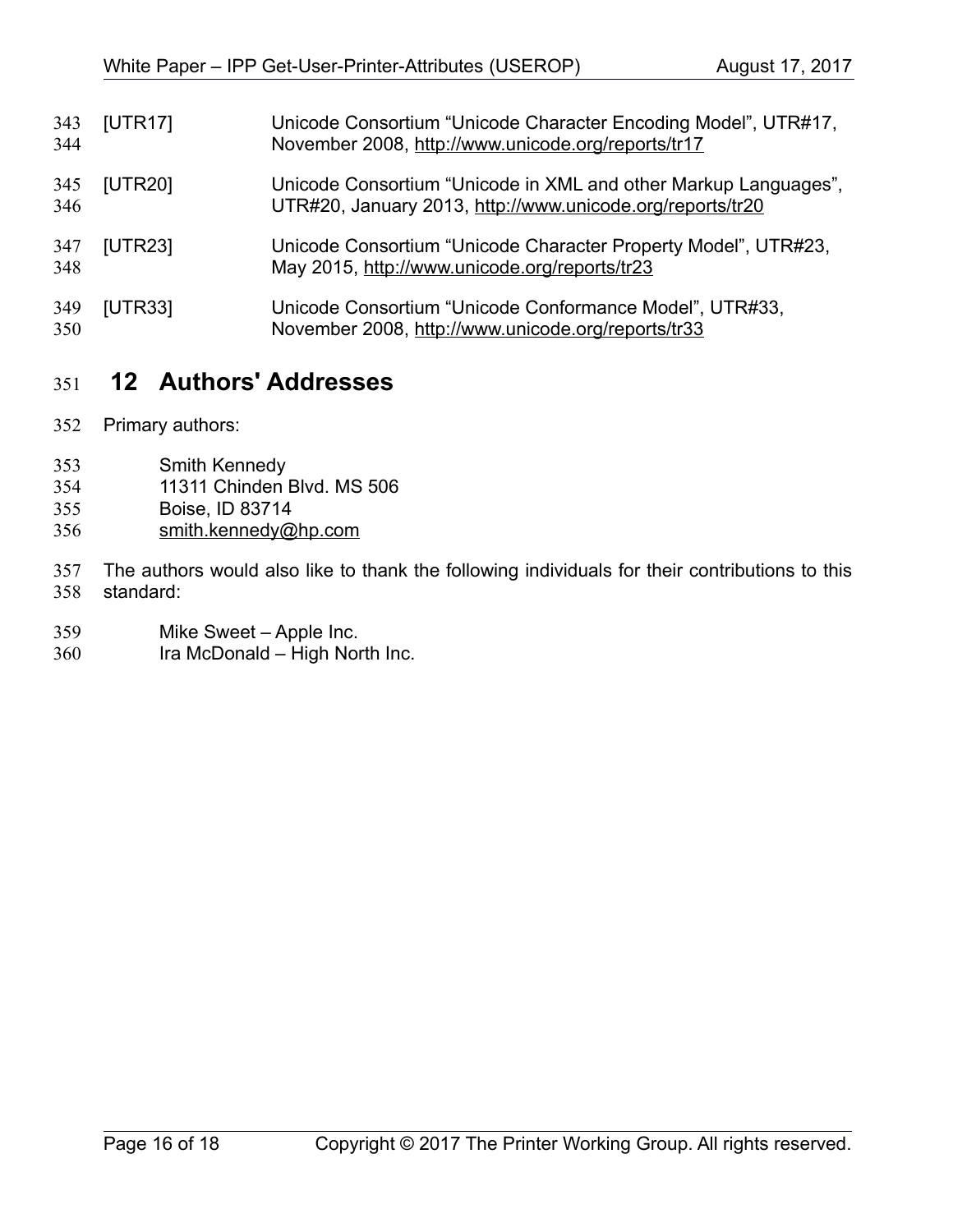# **13 Change History** 361

## **13.1 August 17, 2017**  $362$

- 363 Updated as per feedback from August 2017 IPP WG vF2F meeting minutes:
- Removed section 4 364
- Rewrote portions of now section 4 "Get-User-Printer-Attributes" definition and restructured presentation of list of attributes in request and response sub-sections for Get-User-Printer-Attributes definition 365 366 367
- Relabeled document to be "IPP Registration" instead of "White Paper" 368

## **13.2 August 1, 2017**  $369$

- Updated as per feedback from July 20, 2017 IPP WG meeting minutes and feedback: 370
- Added sub-sections for the Get-User-Printer-Attributes request and response, leveraging text from RFC 8011 and 5100.SYSTEM 371 372
- Updated Internationalization section to use Unicode 10 and added a bunch of references. 373 374
- Updated references to add System, and full standard of IPP/2.0 (5100.12) 375
- Other editorial fixes 376

## **13.3 May 24, 2017** 377

- Updated as per feedback from May 2017 F2F review. 378
- Removed previous use cases 3.1.2-3.1.5; renamed 3.1.6 to be new 3.1.2, with updated sequence diagram that includes Validate-Job / Create-Job response. 379 380
- Removed section 6 no new IPP attributes need to be defined as of this draft. 381

## **13.4 April 18, 2017** 382

- Updated and clarified the description in section 4 "Technical Solutions/Approaches" to explain with more detail why it is not practical to use the venerable Get-Printer-383 384
- Attributes operation for the task of conveying print policies. 385